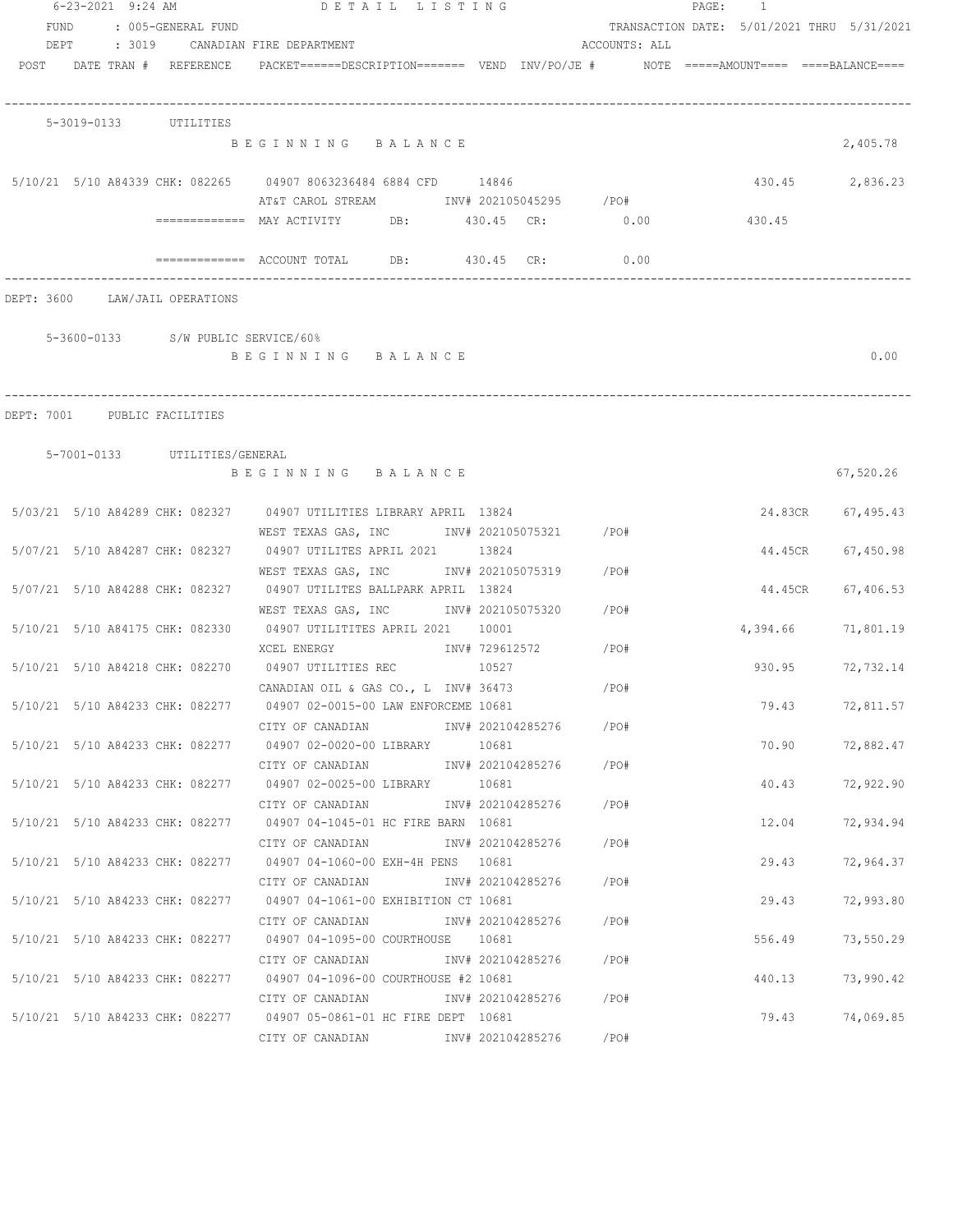|                              | $6 - 23 - 2021$ 9:24 AM |                       | DETAIL LISTING                                                                                                                                                             |                                              |                       |               |                         | PAGE:                | $\overline{2}$ |                                            |
|------------------------------|-------------------------|-----------------------|----------------------------------------------------------------------------------------------------------------------------------------------------------------------------|----------------------------------------------|-----------------------|---------------|-------------------------|----------------------|----------------|--------------------------------------------|
| FUND                         |                         | : 005-GENERAL FUND    |                                                                                                                                                                            |                                              |                       |               |                         |                      |                | TRANSACTION DATE: 5/01/2021 THRU 5/31/2021 |
|                              |                         |                       | DEPT : 7001 PUBLIC FACILITIES                                                                                                                                              |                                              |                       | ACCOUNTS: ALL |                         |                      |                |                                            |
|                              |                         |                       | POST DATE TRAN # REFERENCE PACKET======DESCRIPTION======= VEND INV/PO/JE # NOTE =====AMOUNT==== ===BALANCE====                                                             |                                              |                       |               |                         |                      |                |                                            |
|                              |                         |                       | 5/10/21 5/10 A84233 CHK: 082277 04907 05-0862-01 HC FIRE DEPT 10681<br>CITY OF CANADIAN 1NV# 202104285276 / PO#                                                            |                                              |                       |               |                         |                      |                | 14.71 74,084.56                            |
|                              |                         |                       | 5/10/21 5/10 A84233 CHK: 082277 04907 05-0865-01 RVP MUSEUM 10681<br>CITY OF CANADIAN 1NV# 202104285276 / PO#                                                              |                                              |                       |               |                         |                      |                | 62.04 74,146.60                            |
|                              |                         |                       | 5/10/21 5/10 A84233 CHK: 082277 04907 05-0866-01 RVP MUSEUM 2 10681<br>CITY OF CANADIAN 1NV# 202104285276 / PO#                                                            |                                              |                       |               |                         |                      | 181.32         | 74,327.92                                  |
|                              |                         |                       | 5/10/21 5/10 A84233 CHK: 082277 04907 01-0002 BALLPARK 10681<br>CITY OF CANADIAN 1NV# 202104285276 / PO#                                                                   |                                              |                       |               |                         |                      | 0.00           | 74,327.92                                  |
|                              |                         |                       | 5/10/21 5/10 A84260 CHK: 082305 04907 OTHER METERS 12592<br>NORTH PLAINS ELECTRIC CO- INV# 202105075309 / PO#                                                              |                                              |                       |               |                         |                      | 1,565.38       | 75,893.30                                  |
|                              |                         |                       | 5/10/21 5/10 A84260 CHK: 082305 04907 GEM VOTING BOOTH 12592<br>NORTH PLAINS ELECTRIC CO- INV# 202105075309 / PO#                                                          |                                              |                       |               |                         |                      |                | 114.56 76,007.86                           |
|                              |                         |                       | 5/10/21 5/10 A84290 CHK: 082327 04907 UTILITES APRIL 2021 13824<br>WEST TEXAS GAS, INC 1NV# 202105075312 / PO#                                                             |                                              |                       |               |                         |                      |                | 71.23 76,079.09                            |
|                              |                         |                       | 5/10/21 5/10 A84291 CHK: 082327 04907 UTILITES APRIL 2021 13824<br>WEST TEXAS GAS, INC        INV# 202105075314      /PO#                                                  |                                              |                       |               |                         |                      |                | 49.48 76,128.57                            |
|                              |                         |                       | 5/10/21 5/10 A84292 CHK: 082327 04907 UTILITES APRIL 2021 13824                                                                                                            |                                              |                       |               |                         |                      |                | 265.48 76,394.05                           |
|                              |                         |                       | 5/10/21 5/10 A84293 CHK: 082327 04907 UTILITES APRIL 2021 13824<br>WEST TEXAS GAS, INC     INV# 202105075316   /PO#                                                        |                                              |                       |               |                         |                      |                | 184.28 76,578.33                           |
|                              |                         |                       | 5/10/21 5/10 A84294 CHK: 082327 04907 MUSEUM UTILITES APRIL 20 13824<br>WEST TEXAS GAS, INC MW# 202105075317 / PO#<br>============= MAY ACTIVITY DB: 9,213.32 CR: 113.73CR |                                              |                       |               |                         |                      | 9,099.59       | 41.52 76,619.85                            |
|                              |                         |                       | $=$ ============ ACCOUNT TOTAL DB: $9,213.32$ CR: 113.73CR                                                                                                                 |                                              |                       |               |                         |                      |                |                                            |
| DEPT: 7016 CEMETERY          |                         | 5-7016-0133 UTILITIES | BEGINNING BALANCE                                                                                                                                                          |                                              |                       |               |                         |                      |                | 25.56                                      |
| *-*-*-*-*-*-*-*-*-*-*-*-*-*- |                         |                       | 000 ERRORS IN THIS REPORT! *-*-*-*-*-*-*-*-*-*-*-*-*-*-                                                                                                                    |                                              |                       |               |                         |                      |                |                                            |
|                              |                         |                       | ** REPORT TOTALS **<br>BEGINNING BALANCES:<br>REPORTED ACTIVITY:<br>ENDING BALANCES:<br>TOTAL FUND ENDING BALANCE:                                                         | $---$ DEBITS $---$<br>79,595.37<br>79,481.64 | 69,951.60<br>9,643.77 |               | --- CREDITS ---<br>0.00 | 113.73CR<br>113.73CR |                |                                            |
| FUND: 010-AIRPORT            |                         |                       |                                                                                                                                                                            |                                              |                       |               |                         |                      |                |                                            |
| DEPT: 7010 AIRPORT           |                         |                       |                                                                                                                                                                            |                                              |                       |               |                         |                      |                |                                            |
|                              | 5-7010-0133 UTILITIES   |                       | BEGINNING BALANCE                                                                                                                                                          |                                              |                       |               |                         |                      |                | 5,278.25                                   |
|                              |                         |                       | 5/10/21 5/10 A84445 CHK: 001811 04906 UTITLITES APRIL 2021 10681<br>CITY OF CANADIAN                                                                                       |                                              | INV# 202104285268     | /PO#          |                         |                      | 58.84          | 5,337.09                                   |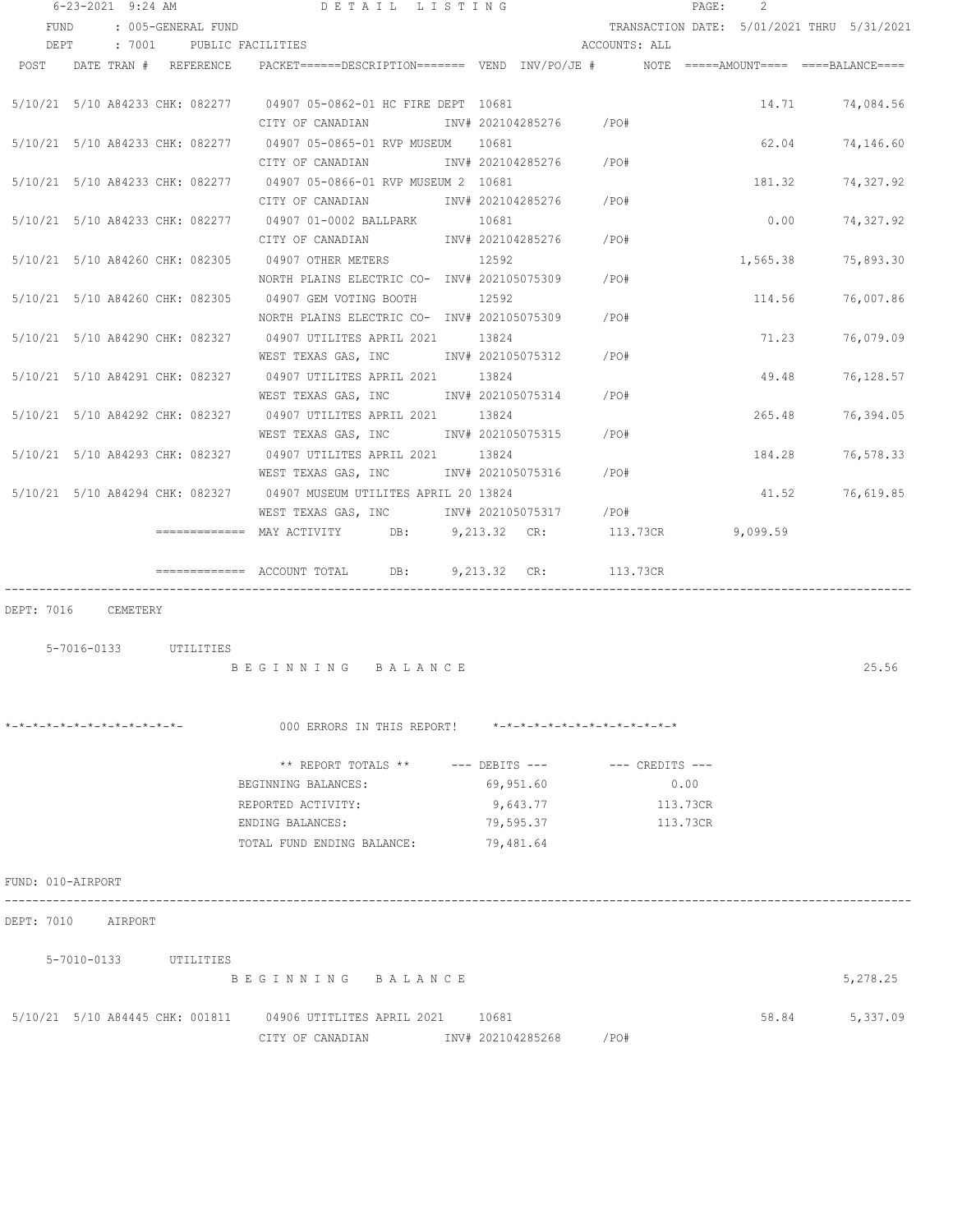|                               | 6-23-2021 9:25 AM  |                             |                                                                                                                | DETAIL LISTING |          |          |                         |                     | $\mathtt{PAGE}$ :<br>$\overline{\phantom{a}}$ |                 |
|-------------------------------|--------------------|-----------------------------|----------------------------------------------------------------------------------------------------------------|----------------|----------|----------|-------------------------|---------------------|-----------------------------------------------|-----------------|
|                               | FUND : 010-AIRPORT |                             |                                                                                                                |                |          |          |                         |                     | TRANSACTION DATE: 5/01/2021 THRU 5/31/2021    |                 |
|                               |                    | DEPT : 7010 AIRPORT         |                                                                                                                |                |          |          | ACCOUNTS: ALL           |                     |                                               |                 |
|                               |                    |                             | POST DATE TRAN # REFERENCE PACKET=====DESCRIPTION======= VEND INV/PO/JE # NOTE =====AMOUNT==== ====BALANCE==== |                |          |          |                         |                     |                                               |                 |
|                               |                    |                             | 5/10/21 5/10 A84447 CHK: 001813 04906 UTILITIES APRIL 2021 12592                                               |                |          |          |                         |                     | 472.88                                        | 5,809.97        |
|                               |                    |                             | NORTH PLAINS ELECTRIC CO- $\,$ INV# 202105075310 $\,$ /PO#                                                     |                |          |          |                         |                     |                                               |                 |
|                               |                    |                             |                                                                                                                |                |          |          |                         |                     | 71.23                                         | 5,881.20        |
|                               |                    |                             | WEST TEXAS GAS, INC MONTH 202105075311 / PO#                                                                   |                |          |          |                         |                     |                                               |                 |
|                               |                    |                             | 5/10/21 5/10 A84454 CHK: 001814 04906 UTILITIES APRIL 2021 14900                                               |                |          |          |                         |                     | 42.49                                         | 5,923.69        |
|                               |                    |                             | PTCT                                                                                                           |                |          |          | INV# 202104285269 / PO# |                     |                                               |                 |
|                               |                    |                             | ============= MAY ACTIVITY DB: 645.44 CR: 0.00                                                                 |                |          |          |                         |                     | 645.44                                        |                 |
|                               |                    |                             | ============= ACCOUNT TOTAL DB: 645.44 CR: 0.00                                                                |                |          |          |                         |                     |                                               |                 |
| *-*-*-*-*-*-*-*-*-*-*-*-*-    |                    |                             | 000 ERRORS IN THIS REPORT! *-*-*-*-*-*-*-*-*-*-*-*-*-*-                                                        |                |          |          |                         |                     |                                               |                 |
|                               |                    |                             | ** REPORT TOTALS ** --- DEBITS --- -- -- CREDITS ---                                                           |                |          |          |                         |                     |                                               |                 |
|                               |                    |                             | BEGINNING BALANCES:                                                                                            |                |          | 5,278.25 |                         | 0.00                |                                               |                 |
|                               |                    |                             | REPORTED ACTIVITY:                                                                                             |                |          | 645.44   |                         | 0.00                |                                               |                 |
|                               |                    |                             | ENDING BALANCES:                                                                                               |                |          | 5,923.69 |                         | 0.00                |                                               |                 |
|                               |                    |                             | TOTAL FUND ENDING BALANCE:                                                                                     |                | 5,923.69 |          |                         |                     |                                               |                 |
|                               |                    |                             |                                                                                                                |                |          |          |                         |                     |                                               |                 |
| FUND: 011-ROAD & BRIDGE PCT 1 |                    |                             |                                                                                                                |                |          |          |                         |                     |                                               |                 |
| DEPT: 4011 ROAD & BRIDGE 1    |                    |                             |                                                                                                                |                |          |          |                         |                     |                                               |                 |
|                               |                    | 5-4011-0133 UTILITIES/PCT 1 |                                                                                                                |                |          |          |                         |                     |                                               |                 |
|                               |                    |                             | BEGINNING BALANCE                                                                                              |                |          |          |                         |                     |                                               | 2,188.35        |
|                               |                    |                             |                                                                                                                |                |          |          |                         |                     |                                               |                 |
|                               |                    |                             | 5/10/21 5/10 A84232 CHK: 082277 04907 UTILITIES PCT 1 10681                                                    |                |          |          |                         |                     |                                               | 29.43 2,217.78  |
|                               |                    |                             | 5/10/21 5/10 A84260 CHK: 082305 04907 PCT 1                                                                    |                | 12592    |          |                         |                     |                                               | 118.49 2,336.27 |
|                               |                    |                             | NORTH PLAINS ELECTRIC CO- INV# 202105075309 / PO#                                                              |                |          |          |                         |                     |                                               |                 |
|                               |                    |                             | ============= MAY ACTIVITY DB: 147.92 CR:                                                                      |                |          |          | 0.00                    |                     | 147.92                                        |                 |
|                               |                    |                             |                                                                                                                |                |          |          |                         |                     |                                               |                 |
|                               |                    |                             | ============ ACCOUNT TOTAL DB: 147.92 CR: 0.00                                                                 |                |          |          |                         |                     |                                               |                 |
| *-*-*-*-*-*-*-*-*-*-*-*-*-*-  |                    |                             | 000 ERRORS IN THIS REPORT! *-*-*-*-*-*-*-*-*-*-*-*-*-*-                                                        |                |          |          |                         |                     |                                               |                 |
|                               |                    |                             | ** REPORT TOTALS ** --- DEBITS ---                                                                             |                |          |          |                         | $---$ CREDITS $---$ |                                               |                 |
|                               |                    |                             | BEGINNING BALANCES:                                                                                            |                |          | 2,188.35 |                         | 0.00                |                                               |                 |
|                               |                    |                             | REPORTED ACTIVITY:                                                                                             |                |          | 147.92   |                         | 0.00                |                                               |                 |
|                               |                    |                             | ENDING BALANCES:                                                                                               |                |          | 2,336.27 |                         | 0.00                |                                               |                 |
|                               |                    |                             |                                                                                                                |                |          |          |                         |                     |                                               |                 |
|                               |                    |                             | TOTAL FUND ENDING BALANCE:                                                                                     |                |          | 2,336.27 |                         |                     |                                               |                 |

------------------------------------------------------------------------------------------------------------------------------------

DEPT: 4012 ROAD & BRIDGE 2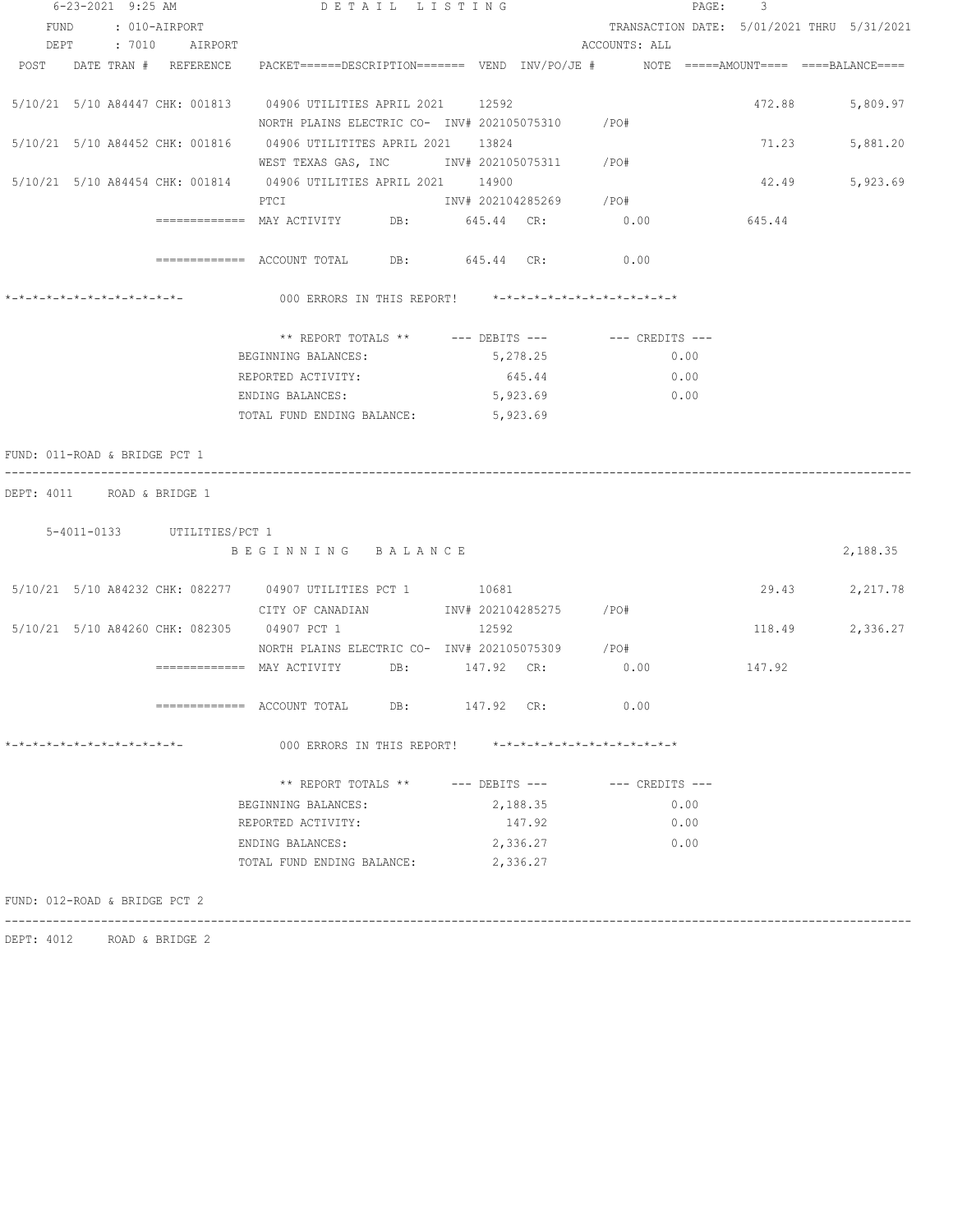| 6-23-2021 9:25 AM                           | DETAIL LISTING                                                                                                  |                                                         |                 | PAGE:<br>4                                 |                 |
|---------------------------------------------|-----------------------------------------------------------------------------------------------------------------|---------------------------------------------------------|-----------------|--------------------------------------------|-----------------|
| : 012-ROAD & BRIDGE PCT 2<br>FUND           |                                                                                                                 |                                                         |                 | TRANSACTION DATE: 5/01/2021 THRU 5/31/2021 |                 |
| DEPT<br>: 4012 ROAD & BRIDGE 2              |                                                                                                                 |                                                         | ACCOUNTS: ALL   |                                            |                 |
|                                             | POST DATE TRAN # REFERENCE PACKET======DESCRIPTION======= VEND INV/PO/JE # NOTE =====AMOUNT==== ====BALANCE==== |                                                         |                 |                                            |                 |
| 5-4012-0133 UTILITIES/PCT 2                 |                                                                                                                 |                                                         |                 |                                            |                 |
|                                             | BEGINNING BALANCE                                                                                               |                                                         |                 |                                            | 3,047.27        |
| 5/10/21 5/10 A84260 CHK: 082305 04907 PCT 2 |                                                                                                                 | 12592                                                   |                 |                                            | 139.42 3,186.69 |
|                                             | NORTH PLAINS ELECTRIC CO- $1\text{NV}$ # 202105075309 /PO#                                                      |                                                         |                 |                                            |                 |
|                                             |                                                                                                                 | DB: 139.42 CR: 0.00                                     |                 | 139.42                                     |                 |
|                                             | ============= ACCOUNT TOTAL DB: 139.42 CR: 0.00                                                                 |                                                         |                 |                                            |                 |
|                                             |                                                                                                                 | 000 ERRORS IN THIS REPORT! *-*-*-*-*-*-*-*-*-*-*-*-*-*- |                 |                                            |                 |
|                                             |                                                                                                                 |                                                         |                 |                                            |                 |
|                                             |                                                                                                                 | ** REPORT TOTALS ** --- DEBITS ---                      | --- CREDITS --- |                                            |                 |
|                                             | BEGINNING BALANCES:<br>REPORTED ACTIVITY:                                                                       | 3,047.27<br>139.42                                      | 0.00<br>0.00    |                                            |                 |
|                                             | ENDING BALANCES:                                                                                                | 3,186.69                                                | 0.00            |                                            |                 |
|                                             | TOTAL FUND ENDING BALANCE: 3,186.69                                                                             |                                                         |                 |                                            |                 |
|                                             |                                                                                                                 |                                                         |                 |                                            |                 |
| FUND: 013-ROAD & BRIDGE PCT 3               |                                                                                                                 |                                                         |                 |                                            |                 |
| DEPT: 4013 ROAD & BRIDGE 3                  |                                                                                                                 |                                                         |                 |                                            |                 |
|                                             |                                                                                                                 |                                                         |                 |                                            |                 |
| 5-4013-0133 UTILITIES/PCT 3                 |                                                                                                                 |                                                         |                 |                                            |                 |
|                                             | BEGINNING BALANCE                                                                                               |                                                         |                 |                                            | 4,862.00        |
| 5/10/21 5/10 A84260 CHK: 082305 04907 PCT 3 |                                                                                                                 | 12592                                                   |                 |                                            | 212.26 5,074.26 |
|                                             |                                                                                                                 | NORTH PLAINS ELECTRIC CO- INV# 202105075309 / PO#       |                 |                                            |                 |
|                                             | ============ MAY ACTIVITY DB: 212.26 CR: 0.00                                                                   |                                                         |                 | 212.26                                     |                 |
|                                             |                                                                                                                 |                                                         |                 |                                            |                 |
|                                             | ============ ACCOUNT TOTAL DB: 212.26 CR:                                                                       |                                                         | 0.00            |                                            |                 |
| *_*_*_*_*_*_*_*_*_*_*_*_*_*_*_              | 000 ERRORS IN THIS REPORT! *-*-*-*-*-*-*-*-*-*-*-*-*-*-                                                         |                                                         |                 |                                            |                 |
|                                             |                                                                                                                 |                                                         |                 |                                            |                 |
|                                             |                                                                                                                 | ** REPORT TOTALS ** --- DEBITS --- -- -- CREDITS ---    |                 |                                            |                 |
|                                             | BEGINNING BALANCES:                                                                                             | 4,862.00                                                | 0.00            |                                            |                 |
|                                             | REPORTED ACTIVITY:                                                                                              | 212.26                                                  | 0.00            |                                            |                 |
|                                             | ENDING BALANCES:                                                                                                | 5,074.26                                                | 0.00            |                                            |                 |
|                                             | TOTAL FUND ENDING BALANCE:                                                                                      | 5,074.26                                                |                 |                                            |                 |
| FUND: 014-ROAD & BRIDGE PCT 4               |                                                                                                                 |                                                         |                 |                                            |                 |
| DEPT: 4014 ROAD & BRIDGE 4                  |                                                                                                                 |                                                         |                 |                                            |                 |
|                                             |                                                                                                                 |                                                         |                 |                                            |                 |
| 5-4014-0133 UTILITIES/PCT 4                 | BEGINNING BALANCE                                                                                               |                                                         |                 |                                            | 3,911.59        |
|                                             |                                                                                                                 |                                                         |                 |                                            |                 |
| 5/10/21 5/10 A84260 CHK: 082305 04907 PCT 4 |                                                                                                                 | 12592                                                   |                 | 245.48                                     | 4,157.07        |
|                                             |                                                                                                                 | NORTH PLAINS ELECTRIC CO- INV# 202105075309 / PO#       |                 |                                            |                 |
|                                             |                                                                                                                 |                                                         | 0.00            | 245.48                                     |                 |
|                                             | ============= ACCOUNT TOTAL DB: 245.48 CR:                                                                      |                                                         | 0.00            |                                            |                 |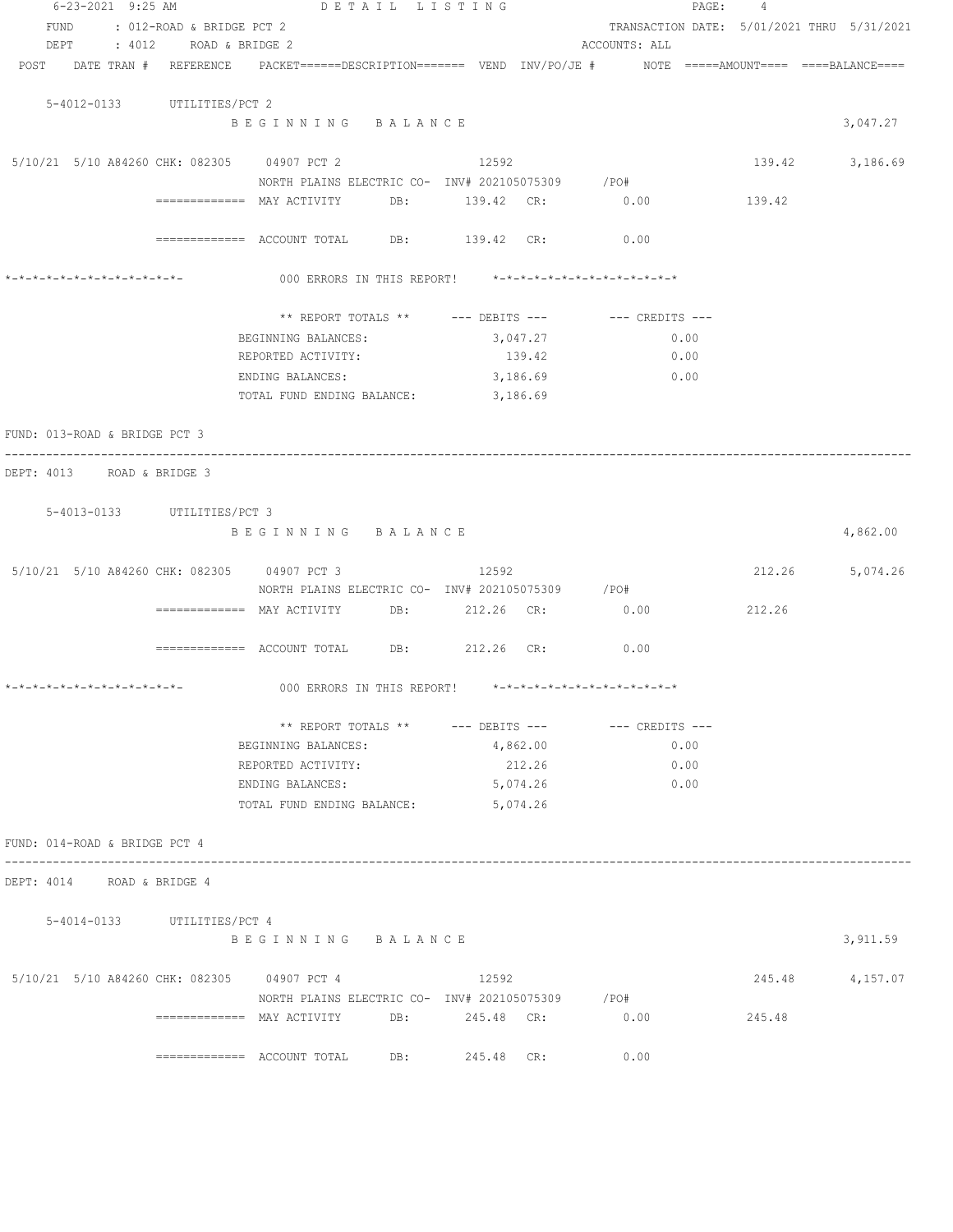| 6-23-2021 9:25 AM                                 | DETAIL LISTING                                                                                             |                                                         | 5<br>PAGE :                                |      |
|---------------------------------------------------|------------------------------------------------------------------------------------------------------------|---------------------------------------------------------|--------------------------------------------|------|
| FUND<br>: 014-ROAD & BRIDGE PCT 4                 |                                                                                                            |                                                         | TRANSACTION DATE: 5/01/2021 THRU 5/31/2021 |      |
| : 4014 ROAD & BRIDGE 4<br>DEPT                    |                                                                                                            |                                                         | ACCOUNTS: ALL                              |      |
| POST                                              | DATE TRAN # REFERENCE PACKET======DESCRIPTION======= VEND INV/PO/JE # NOTE =====AMOUNT==== ====BALANCE==== |                                                         |                                            |      |
| $* - * - * - * - * - * - * - * - * - * - * - * -$ |                                                                                                            | 000 ERRORS IN THIS REPORT! *-*-*-*-*-*-*-*-*-*-*-*-*-*- |                                            |      |
|                                                   |                                                                                                            | ** REPORT TOTALS ** --- DEBITS --- -- -- CREDITS ---    |                                            |      |
|                                                   | BEGINNING BALANCES:                                                                                        | 3,911.59                                                | 0.00                                       |      |
|                                                   | REPORTED ACTIVITY:                                                                                         | 245.48                                                  | 0.00                                       |      |
|                                                   | ENDING BALANCES:                                                                                           | 4,157.07                                                | 0.00                                       |      |
|                                                   | TOTAL FUND ENDING BALANCE:                                                                                 | 4,157.07                                                |                                            |      |
| FUND: 016-CEMETERY                                |                                                                                                            |                                                         |                                            |      |
| DEPT: 7016<br>CEMETERY                            |                                                                                                            |                                                         |                                            |      |
| 5-7016-0133 UTILITIES                             |                                                                                                            |                                                         |                                            |      |
|                                                   | BEGINNING BALANCE                                                                                          |                                                         |                                            | 0.00 |